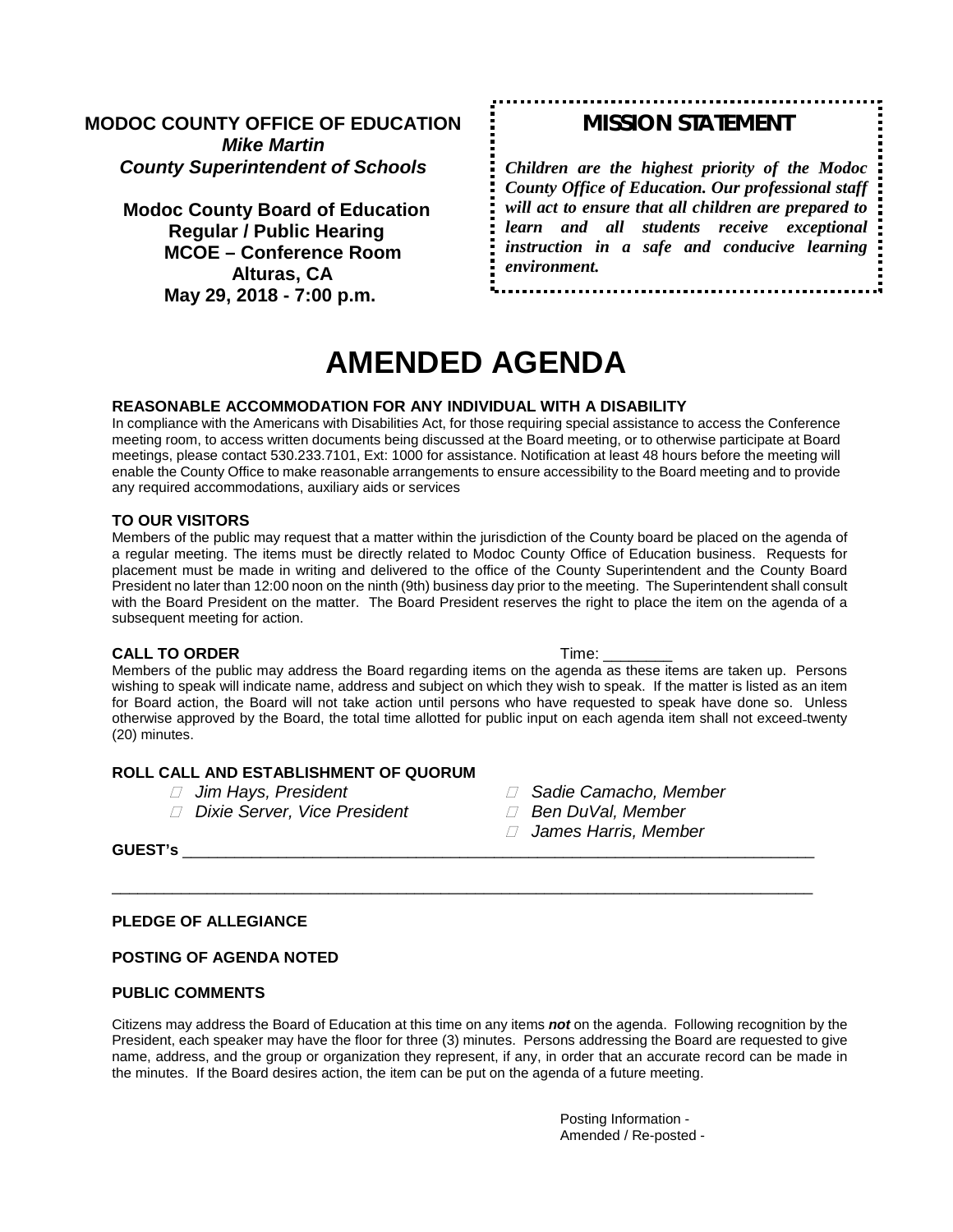## **1. PRESENTATIONS/REPORTS**

Lisa Reed, Director of Early Head Start Mike Martin, County Superintendent

## **2. CONSENT AGENDA ITEMS**

- 2.1 Approval of Minutes: Regular Board Meeting (Pgs. 4-7) April 9, 2018
- 2.2 Temporary County Certificates (Pgs. 8-13)
- 2.3 Approval Disposal of Class 3 Documents (2012-2013 and 2010-2011), and authorized by Article 2, section 16023 through 16028, of Article 5, California Administrative Code. (Pgs. 14-15)

## **3. INFORMATION**

- 3.1 Public Hearing 2018-19 Local Control and Accountability Plan (LCAP) (Pgs. 16-71)
- 3.2 Public Hearing 2018-19 Modoc County Office of Education Budget (Pgs. 72-168)
- 3.3 First Reading: Superintendent / Board Policies (Pgs. 169-197)
	- BP/SP 3514 Environmental Safety BP/SP – 3514.1 – Hazardous Substances BP/SP – 3516 – Emergencies and Disaster Preparedness BP/SP – 5111 – Admission BP/SP – 5111.1 – County Residency BP/SP – 5125 – Student Records BP/SP – 5131.2 – Bullying BP/SP – 5145.3 – Nondiscrimination / Harassment BP/SP – 5145.9 – Hate-Motivated Behavior BP/SP – 5145.13 – Response to Immigration Enforcement BP/SP – 6161.3 – Toxic Art Supplies (POLICY DELETED)

## **4. CONSIDERATION / ACTION**

4.1 Second Reading / Approval – Superintendent / Board Policy (Pgs. 198-235)

> BP/SP 1312.3 – Uniform Complaint Procedures BP/SP 5022 – Student and Family Privacy Rights BP/SP 5145.6 – Parental Notifications Exhibit 5145.6 – Parental Notifications BP/SP – 6162.5 – Student Assessment BP/SP – 6171 – Title I Programs